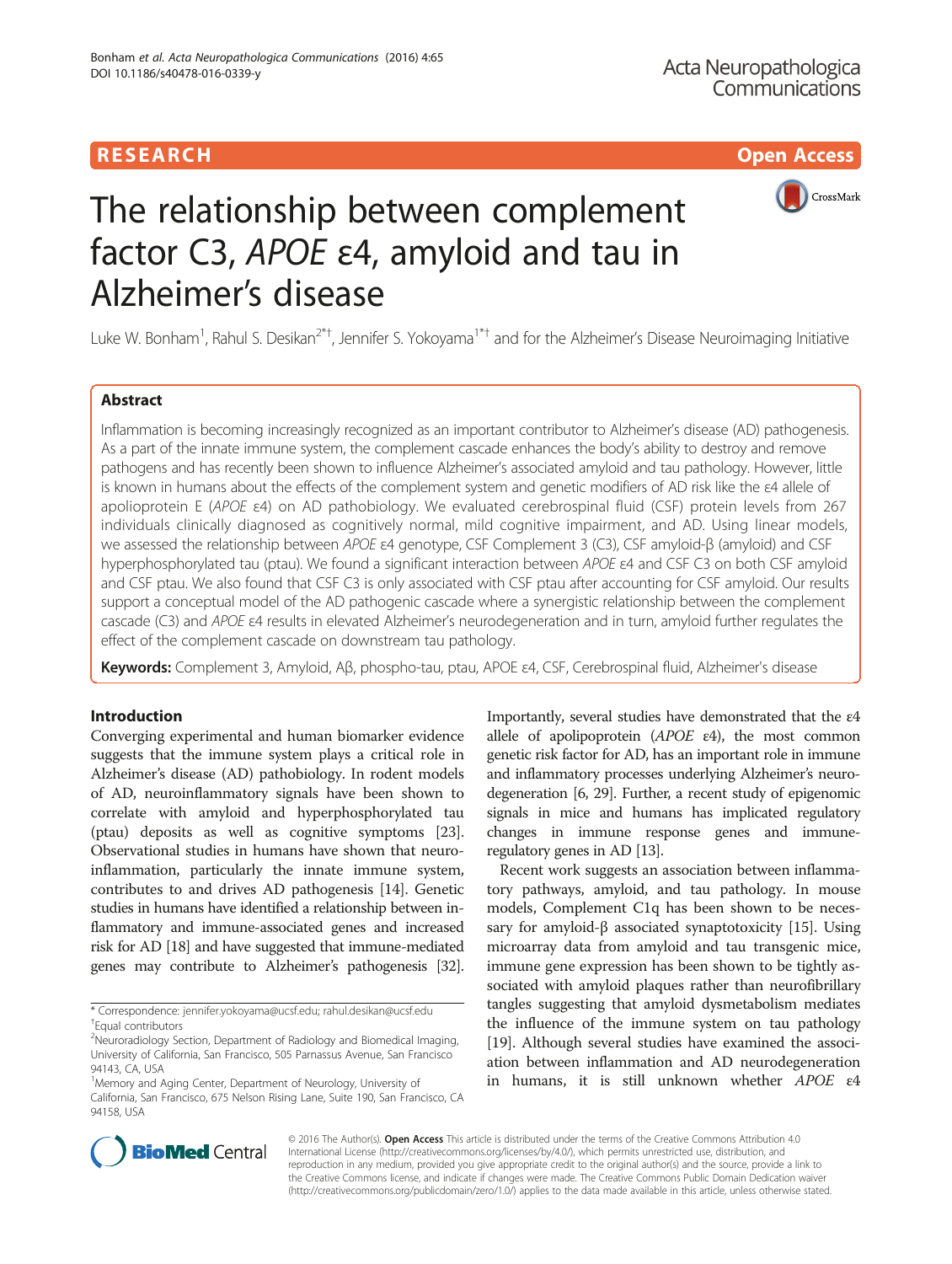influences the relationship between inflammation (specifically the complement cascade) and amyloid and tau pathology.

Here, we investigated the relationship between APOE ε4 and the complement system on amyloid and tau pathology in AD. We evaluated cerebrospinal fluid (CSF) measurements of the immune protein Complement 3 (C3) as well as amyloid  $\beta_{1-42}$  (amyloid) and ptau<sub>181p</sub> (ptau), which are sensitive in vivo markers of clinical diagnosis, decline, and pathology in AD [\[8](#page-5-0), [9](#page-5-0), [24\]](#page-6-0). Low CSF amyloid levels are associated with increased amyloid plaques in the brain while high CSF ptau levels are associated with increased ptau tangles in the brain [\[4](#page-5-0), [9](#page-5-0)]. Low CSF C3 has been associated with worsening cognitive decline in mild cognitive impairment (MCI) [[28\]](#page-6-0) and improves diagnostic accuracy when used alongside CSF amyloid and tau [\[16](#page-5-0)]. We hypothesized that a statistical interaction between APOE ε4 and CSF C3 levels would be associated with low CSF amyloid (suggesting increased intracranial amyloid plaques) and elevated CSF ptau (suggesting increased intracranial ptau tangles). Further, building on prior work [\[15,](#page-5-0) [19\]](#page-6-0), in a mediation analysis, we hypothesized that CSF amyloid would 'mediate' the effect of CSF C3 on CSF ptau.

## Materials and methods Participant description

This study utilized samples from cognitively normal older adults (HC;  $n = 71$ ), individuals diagnosed with amnestic MCI ( $n = 110$ ), and probable AD ( $n = 56$ ) from the Alzheimer's Disease Neuroimaging Initiative (ADNI), which has been used in previously published studies [[10, 11\]](#page-5-0). Clinical severity of symptoms in the MCI and AD groupings was measured using the Clinical Dementia Rating Sum of Boxes (CDR-SB) [[22\]](#page-6-0) and Mini Mental State Exam (MMSE) [[12](#page-5-0)]. Diagnostic groupings were assigned using the clinical judgment of each site's clinicians along with cutoffs based on neuropsychological tests [[33](#page-6-0)]. Briefly, controls were required to have normal memory function on the Logical Memory II subscale of the Weschler Memory Scale – Revised [\[31\]](#page-6-0), an MMSE score greater than 24, CDR total score equal to 0, and judgment by a clinician that the individual did not have any significant impairment in cognitive function or activities of daily living. Individuals with MCI were required to have abnormal memory function on the Logical Memory II subscale of the Weschler Memory Scale – Revised, an MMSE greater than 24, CDR total score equal to 0.5, and judgment by a clinician that the individual's general cognition and functional performance was preserved enough that a diagnosis of AD could not be made. Finally, individuals with AD were required to have abnormal memory function on the Logical Memory II subscale of the Weschler Memory Scale – Revised, an MMSE between 20 and 26, a clinician that the individual met NINCDS/ADRDA criteria for probable AD [[20\]](#page-6-0). Informed consent was obtained from all individual participants included in the study. For more information on the ADNI cohort, see Additional file [1](#page-5-0).

### Biomarker measurements

CSF amyloid  $\beta_{1-42}$  and CSF ptau<sub>181p</sub> were measured using the AlzBio3 Luminex xMAP immunoassay (Innogenetics, Ghent, Belgium) according to previously described methods [\[24\]](#page-6-0). This method utilizes monoclonal antibodies specific for amyloid  $\beta_{1-42}$  and ptau<sub>181p</sub> that are chemically bonded to color-coded beads along with analyte-specific detector antibodies. Baseline CSF C3 levels were measured using a separate multiplex immunoassay panel (Luminex technology), developed by Rules Based Medicine (Myriad RBM; Austin, Texas). CSF measurements in the immunoassay panel were processed and normalized according to previously described methods [\[7,](#page-5-0) [26\]](#page-6-0). Briefly, C3 levels were measured using the Myriad RBM Human Discovery-MAP panel, which measures CSF protein levels for a range of metabolic, lipid, inflammatory, and other ADrelevant indicators. Myriad RBM used a Luminex 100 instrument for the measurements and analyzed the resulting data using proprietary software. The ADNI staff checked the distributions of analytes in this panel for normality by using Box-Cox analyses, and when appropriate  $log_{10}$ transformed the data to achieve an approximately normal distribution. APOE genotype was previously generated by ADNI using DNA extracted by Cogenics (now Beckman Coulter Inc.; Pasadena, California) from a 3 mL aliquot of EDTA blood. APOE ε4 dosage was scored as count of ε4 allele (0, 1, or 2) in all analyses.

#### Statistical analysis

We used chi-squared and one-way ANOVA for demographic and biomarker summary statistics and univariate assessments. Multivariate linear models were used to assess all biomarker relationships, covarying for baseline age, baseline CDR-SB, and sex.

We first tested for a statistical interaction between CSF C3 levels and APOE ε4 dosage on CSF amyloid and CSF ptau levels. Prior to our secondary analyses, we verified that there was an association between CSF amyloid and CSF ptau levels.

Next, we evaluated two theoretical models by which CSF C3 levels might modify CSF ptau levels. In Model A, we tested whether CSF amyloid levels 'mediate' CSF ptau levels by adding it to a baseline model in which CSF C3 levels predict CSF ptau levels. In Model B, we test whether a statistical interaction between CSF C3 levels and CSF amyloid levels significantly predict CSF ptau levels.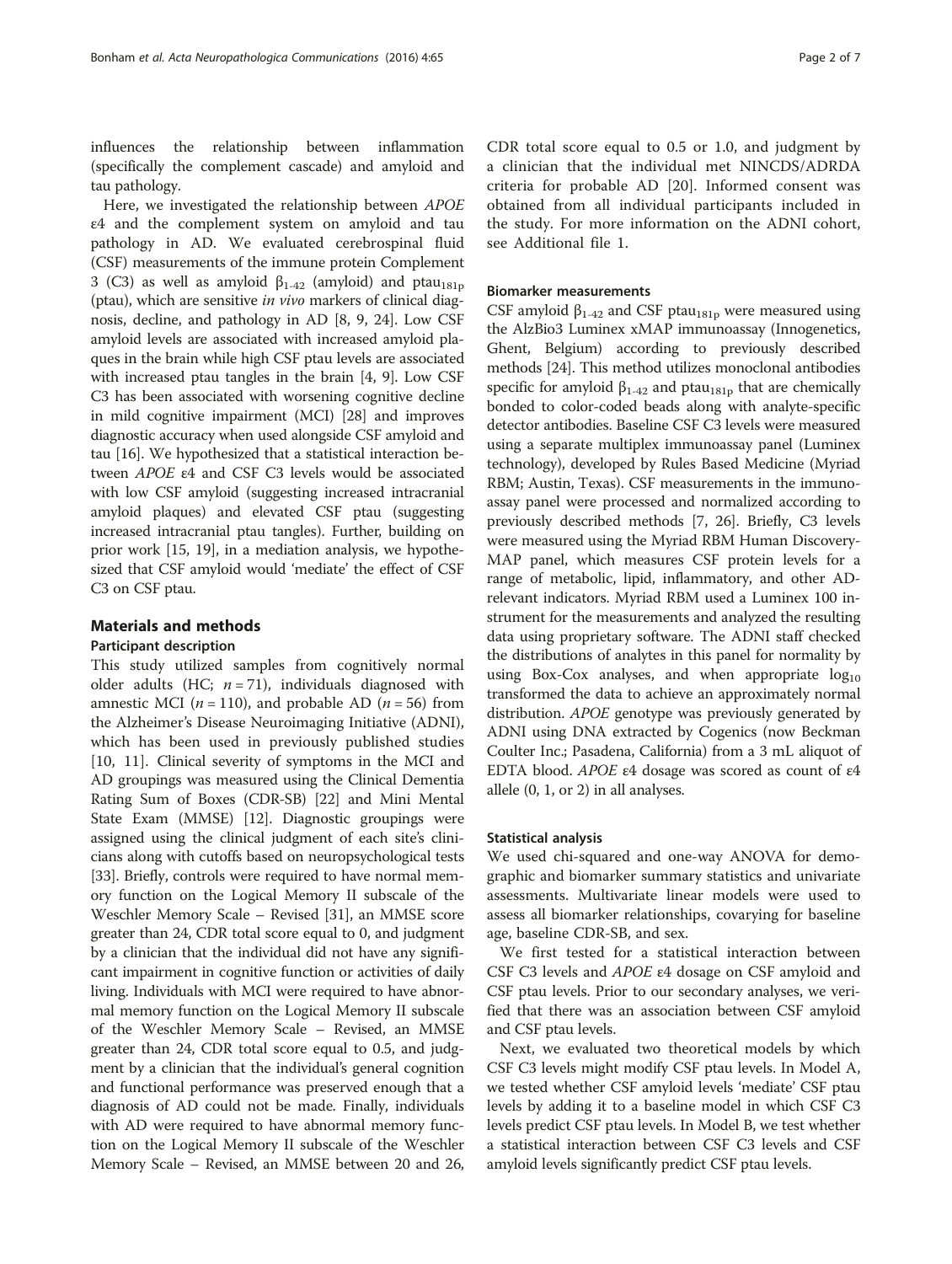All analyses were performed using R. Plots were made using the 'visreg' package in R [\[5](#page-5-0)].

#### Results

## Cohort description

Our cohort was balanced with respect to age, sex, and CSF C3 levels as there were no significant differences by diagnostic group (Table 1). There were significant differences in baseline CDR-SB scores, MMSE scores, APOE ε4 dosage, CSF amyloid, and CSF ptau.

# An interaction between CSF C3 and APOE ε4 predicts CSF amyloid and CSF ptau

We found a significant statistical interaction between CSF C3 and APOE ε4 dosage on CSF amyloid levels (β-coefficient = -56.2, standard error (SE) = 23.8, pvalue = 0.02) suggesting increased intracranial amyloid pathology among individuals with elevated intracranial C3 levels and increased number of APOE ε4 alleles (Fig. [1\)](#page-3-0). With this interaction term in the model, we found a main effect of CSF C3 (β-coefficient = 61.3, SE = 21.9, *p*-value =  $5.55 \times 10^{-3}$ ) and *APOE* ε4 dosage (β-coefficient = -182.0, SE = 62.0, *p*-value =  $3.69 \times 10^{-3}$ ).

Similarly, we found a significant statistical interaction between CSF C3 and APOE ε4 dosage on CSF ptau levels  $(\beta$ -coefficient = 22.5, SE = 8.6, p-value = 9.44 × 10<sup>-3</sup>) suggesting increased neurofibrillary pathology among individuals with elevated C3 levels and increased number of APOE ε4 alleles (Fig. [2\)](#page-3-0). With this interaction term in the model, we found a main effect of APOE ε4 dosage (β-coefficient = 65.4, SE = 22.4, *p*-value =  $3.86 \times 10^{-3}$ ) but not CSF C3 (β-coefficient = -4.3, SE = 7.9, *p*-value = 0.59).

## Amyloid statistically mediates the effect of CSF C3 on CSF ptau

We assessed whether CSF amyloid influences the relationship between CSF C3 and CSF ptau by statistically

Table 1 Demographic, genetic, and biomarker data summarized by diagnostic group

|                                               | NC.            | MCI            | AD             |         |
|-----------------------------------------------|----------------|----------------|----------------|---------|
| N                                             | 71             | 110            | 56             | P-value |
| Age (Mean $\pm$ SE)                           | $76.5 \pm 0.7$ | $75.6 + 0.7$   | $74.9 + 1.0$   | 0.19    |
| Sex (M/F)                                     | 36/35          | 72/38          | 30/26          | 0.11    |
| $CDR-SB$ (Mean $\pm$ SE)                      | $0.04 + 0.02$  | $1.55 + 0.09$  | $4.13 + 0.20$  | < 0.001 |
| APOE $\epsilon$ 4 Dose (0/1/2)                | 56/14/1        | 47/49/14       | 17/25/14       | < 0.001 |
| CSF amyloid $\beta_{1-42}$<br>(Mean $\pm$ SE) | $209.2 + 6.2$  | $158.6 + 4.7$  | $139.3 + 4.4$  | < 0.001 |
| CSF ptau $_{181p}$<br>(Mean $\pm$ SE)         | $25.5 + 1.7$   | $36.2 + 1.5$   | $43.0 + 2.6$   | < 0.001 |
| $CSF C3 (Mean \pm SE)$                        | $-2.56 + 0.02$ | $-2.57 + 0.02$ | $-2.58 + 0.02$ | 0.53    |

SE standard error, M male, F female, CDR-SB clinical dementia rating sum of boxes score, MMSE mini mental state exam, NC normal control, MCI mild cognitive impairment, AD Alzheimer's Disease

testing two theoretical models (illustrated in Fig. [3](#page-4-0)). Model A proposes that amyloid mediates the effect of CSF C3 on CSF ptau. Model B proposes that an interaction between CSF C3 and CSF amyloid alters CSF ptau levels.

Full regression results from Models A and B (shown in Fig. [3](#page-4-0)) are provided in Table [2](#page-4-0). We first tested Model A. We found that CSF C3 did not predict CSF ptau in the baseline model  $(p = 0.35)$ . When CSF amyloid levels were added to the baseline model as a mediating variable, CSF C3 was significantly associated with CSF ptau ( $p = 0.04$ ). Next we assessed Model B. In contrast to Model A, we found that there was no statistical interaction between CSF C3 and CSF amyloid on CSF ptau  $(p = 0.41)$ .

## **Discussion**

Among individuals with elevated intracranial C3 and increased APOE ε4 dosage, we found clinical evidence of elevated intracranial amyloid and neurofibrillary tangle pathology. We also found statistical evidence that amyloid mediates the effect of C3 on ptau pathology. Considered together, our results support a conceptual model of the AD pathogenic cascade where a synergistic relationship between the complement cascade (C3) and APOE ε4 results in elevated Alzheimer's associated pathology and in turn, amyloid further regulates the effect of the complement cascade on ptau pathology (Fig. [4\)](#page-4-0). These results suggest that a combination of inflammatory and pathologic biomarkers may help elucidate the neurodegenerative process underlying clinical AD.

Building on prior genetic evidence implicating a relationship between APOE and immune dysfunction, we found signs of elevated Alzheimer's pathology in the presence of both APOE ε4 and elevated complement activation indicating that genetic propensity and inflammation may act synergistically to accelerate amyloid and tau pathology. In the presence of the statistical interaction, we found no effect of C3 on ptau suggesting that APOE may play an important role in influencing the relationship between inflammation and tau pathology. Interestingly, even with the interaction term in place, we found a significant effect of C3 on amyloid indicating that the complement cascade could influence amyloid pathology via both APOE-dependent and APOE-independent mechanisms. Additional experimental work will be required to delineate the precise mechanistic relationship between complement activation, APOE, amyloid and tau pathology.

Building on empirical research from prior studies [[15,](#page-5-0) [19\]](#page-6-0), our mediation analyses suggest that amyloid may influence the relationship between C3 and ptau. These results support the hypothesis that amyloid dysmetabolism regulates downstream pathological processes via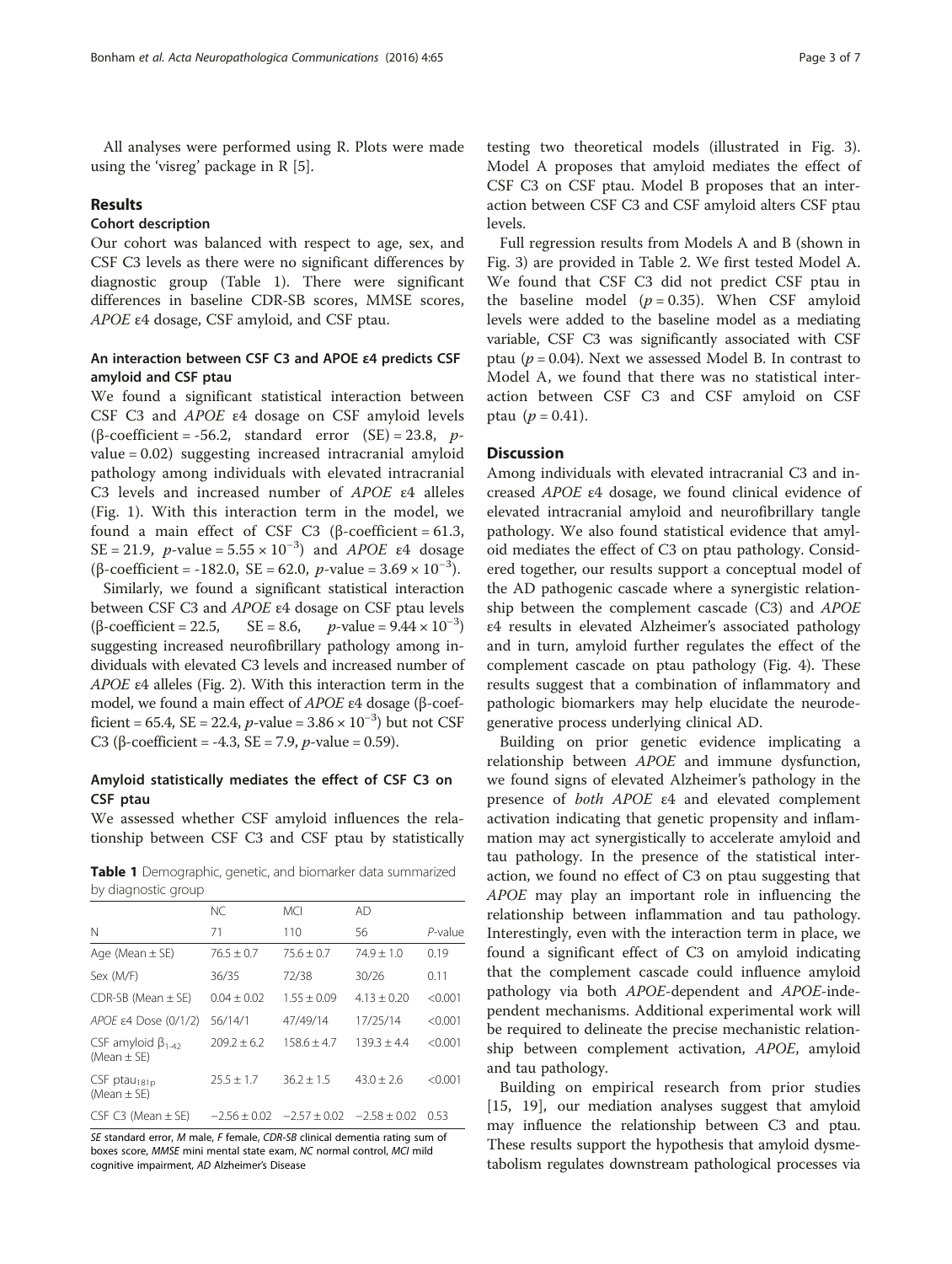<span id="page-3-0"></span>

inflammatory mechanisms. Recent work has shown that inflammatory processes are required for amyloid related synaptotoxicity [\[15\]](#page-5-0) and other work has shown that amyloid can incite an inflammatory response [\[27\]](#page-6-0) and specifically activate the complement cascade [[1](#page-5-0)]. Taken together, our findings draw attention to the role of C3 in

residuals with 95 % confidence bands provided in shading

combination with amyloid and APOE as a potential regulator of downstream pathology.

Our findings suggest that a pro-inflammatory environmental milieu alters AD pathology in conjunction with genotype. This work further illustrates that inflammatory biomarkers along with genetic information may predict

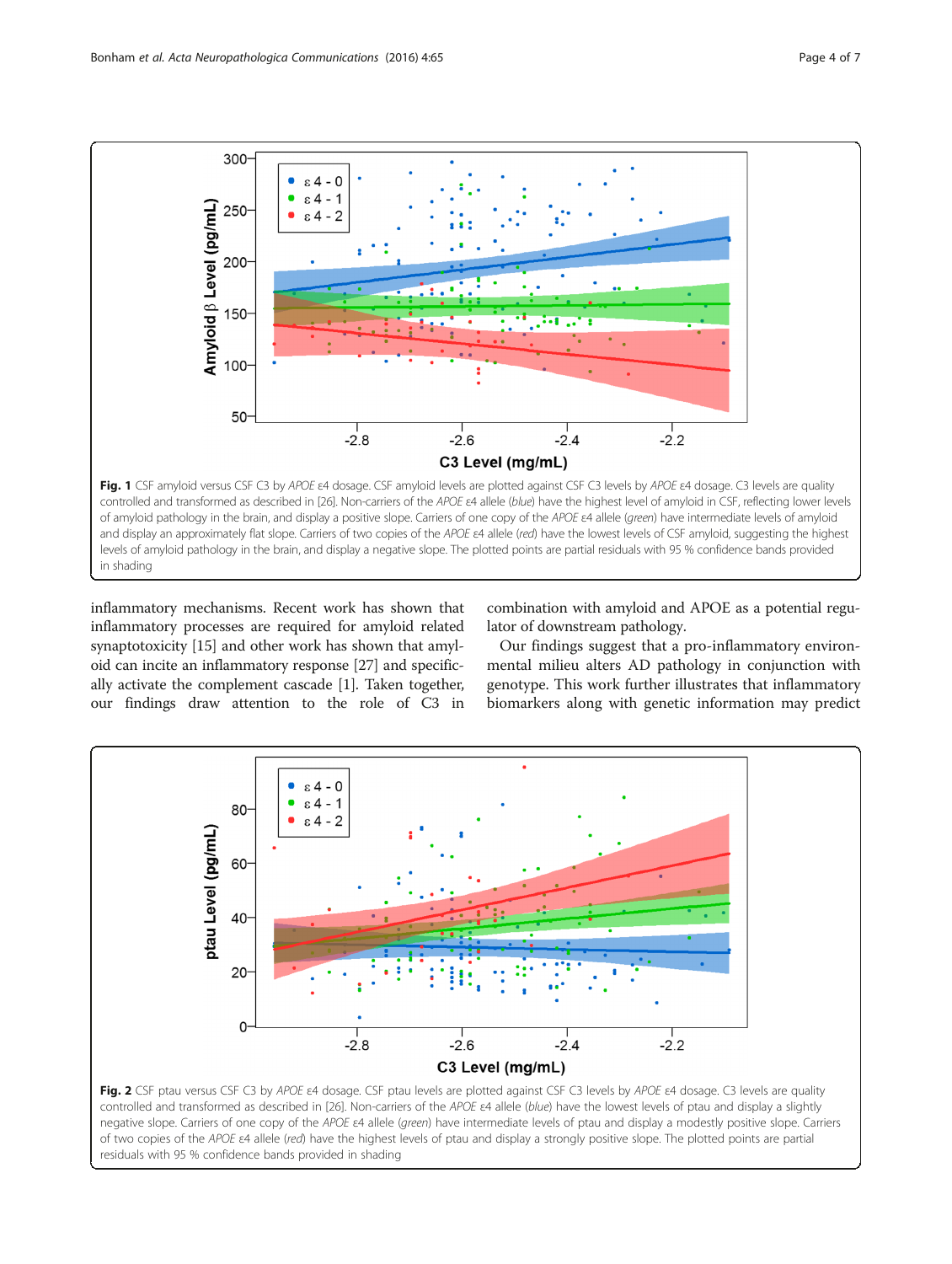<span id="page-4-0"></span>

increased risk for AD [\[32\]](#page-6-0) and other neurodegenerative disorders with genetic and immune components [\[21](#page-6-0)]. Clinically, this is important because it suggests that modifying specific components of the innate immune system or their downstream signaling pathways may serve as a target, which could ameliorate AD pathology. In addition to amyloid and tau metabolism and clearance, these results, in combination with prior studies [[2](#page-5-0), [17,](#page-5-0) [25](#page-6-0), [30\]](#page-6-0), underscore the importance of targeting inflammatory (specifically the complement cascade) processes for AD prevention.

| <b>Table 2</b> Results for two proposed models of C3's effect on ptau |
|-----------------------------------------------------------------------|
| in which amyloid mediates the effect of C3 on ptau (Model A)          |
| and in which C3 and amyloid act synergistically on ptau (Model B)     |

| Model   |        | Analysis Outcome | Variable          | Estimate $\pm$ SE $P$ -value |                        |
|---------|--------|------------------|-------------------|------------------------------|------------------------|
| Model A | $\Box$ | CSF ptau         | Age               | $-0.32 \pm 0.2$              | 0.05                   |
|         |        |                  | Sex               | $-2.41 \pm 2.3$              | 0.29                   |
|         |        |                  | CDR-SB            | $3.35 \pm 0.6$               | $7.25 \times 10^{-8}$  |
|         |        |                  | C <sub>3</sub>    | $6.10 \pm 6.5$               | 0.35                   |
|         | Ш      | CSF ptau         | Age               | $-0.22 \pm 0.1$              | 0.14                   |
|         |        |                  | Sex               | $-1.15 \pm 2.05$             | 0.58                   |
|         |        |                  | CDR-SB            | $1.67 \pm 0.6$               | $5.01 \times 10^{-3}$  |
|         |        |                  | C <sub>3</sub>    | $12.11 \pm 5.9$              | 0.04                   |
|         |        |                  | CSF amyloid       | $-0.14 \pm 0.02$             | $4.97 \times 10^{-12}$ |
| Model B |        | CSF ptau         | Age               | $-0.25 \pm 0.15$             | 0.10                   |
|         |        |                  | Sex               | $-1.11 \pm 2.1$              | 0.59                   |
|         |        |                  | CDR-SB            | $1.70 \pm 0.6$               | $4.47 \times 10^{-3}$  |
|         |        |                  | C <sub>3</sub>    | $27.7 \pm 19.6$              | 0.16                   |
|         |        |                  | CSF amyloid       | $-0.38 \pm 0.3$              | 0.19                   |
|         |        |                  | C3:CSF<br>amyloid | $-0.09 \pm 0.1$              | 0.41                   |

SE standard error

An illustration of the two models is provided in Fig. 3. Estimates are β estimates from a multiple regression model which included age, sex, and baseline CDR-SB score as covariates

Our study benefits from its use of a well-established, thoroughly characterized cohort of AD, MCI and cognitively normal healthy controls. In addition, our study benefits from using CSF, which is a biologically proximate measure of disease status and progression [[3, 4](#page-5-0)]. A limitation of our study is its observational nature, which prevents us from determining a causative relationship. We cannot determine whether C3 causes, results from, or merely correlates with amyloid deposition. The specific biological mechanisms by which C3 and APOE ε4 influence ptau and amyloid remain to be determined.



Fig. 4 Proposed biological model for the relationships between C3, APOE ε4, and amyloid on ptau. A proposed model for the relationships between C3, APOE ε4, and amyloid on ptau based on results from our statistical analyses. Solid arrows represent main effects of each variable and dotted arrows represent the interaction effect of two variables, all assessed in multivariate linear models which included age, sex, and CDR-SB score as covariates. Roman numerals represent the following effects: (I) interaction effect of C3 and APOE ε4 on amyloid (II) interaction effect of C3 and APOE ε4 on ptau, and (III) the effect of C3 on ptau, which is mediated by amyloid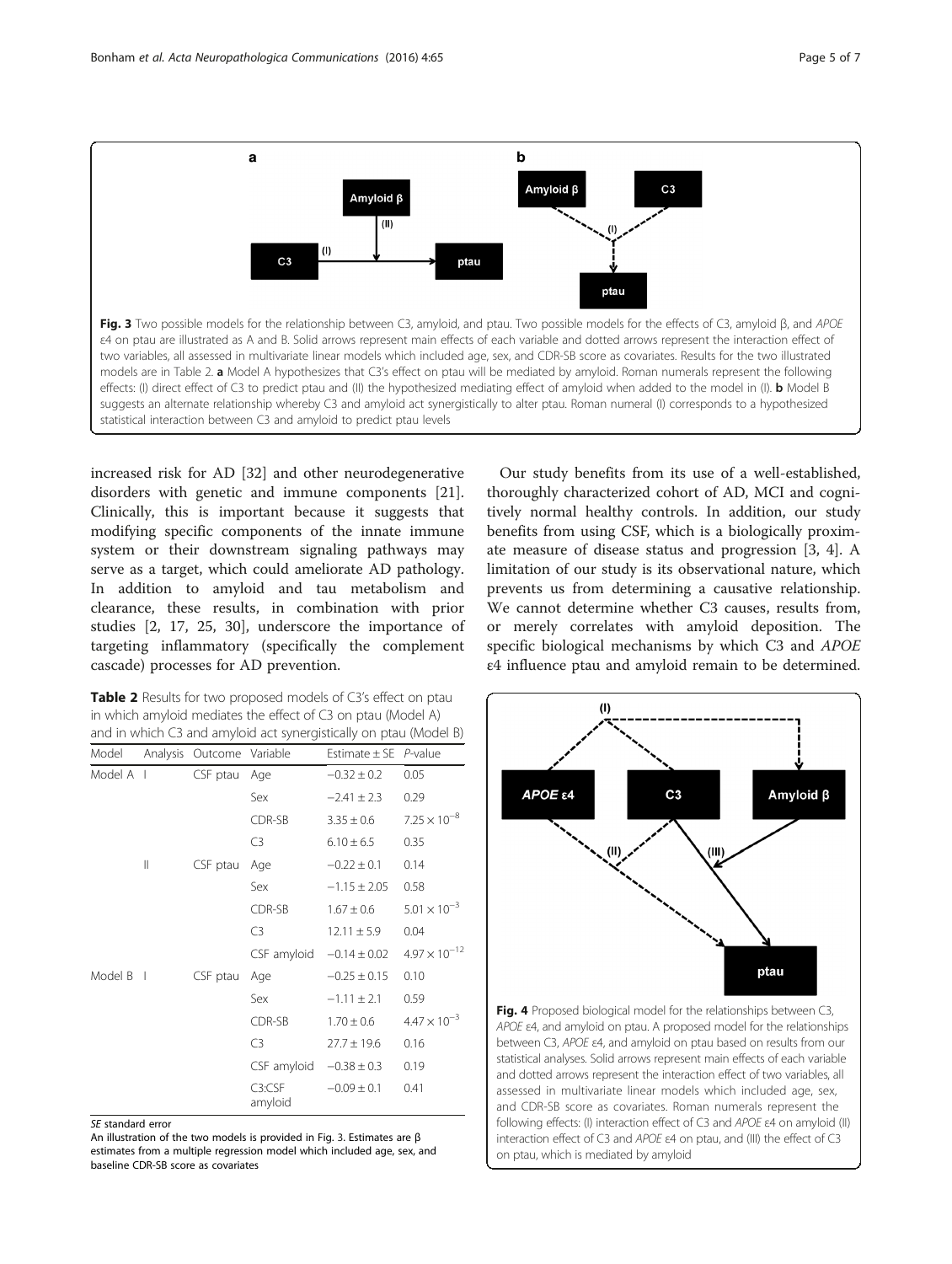<span id="page-5-0"></span>Our results will require follow-up in a larger, independent population-based cohort to determine the generalizability of this finding to diverse communities. Finally, our study highlights the need for future longitudinal studies that can directly test the causal effects suggested by our correlative analyses.

# Conclusion

In summary, we found a statistical interaction between elevated C3 and APOE ε4 dosage on biomarkers indicative of elevated amyloid and tau pathology. Further, our mediation analyses indicate that C3 is associated with ptau only after adjusting for amyloid suggesting that amyloid may mediate the relationship between inflammation and tau pathology. Our findings underscore the importance of  $APOE$  ε4 in regulating the putative effects of C3 on both amyloid and ptau. More generally, this study highlights the importance of the innate immune system in modulating levels of the pathological proteins most associated with AD and its relevance as a biomarker and potential therapeutic target.

## Additional file

[Additional file 1:](dx.doi.org/10.1186/s40478-016-0339-y) ADNI methods. (DOCX 12 kb)

#### Competing interests

The authors declare that they have no competing interests.

#### Authors' contributions

LWB analyzed the data and wrote the manuscript; RSD obtained the data, designed the study, and edited the manuscript; JSY designed the study and edited the manuscript. All authors read and approved the final manuscript.

#### Acknowledgements

We thank the ADNI research participants for their longstanding dedication. Primary support for data analyses was provided by the Larry L. Hillblom Foundation 2012-A-015-FEL (JSY), AFTD Susan Marcus Memorial Fund Clinical Research Grant (JSY), NIA K01 AG049152 (JSY), and the Tau Consortium. Data collection and sharing for this project was funded by the Alzheimer's Disease Neuroimaging Initiative (ADNI) (National Institutes of Health Grant U01 AG024904) and DOD ADNI (Department of Defense award number W81XWH-12-2-0012). ADNI is funded by the National Institute on Aging, the National Institute of Biomedical Imaging and Bioengineering, and through generous contributions from the following: AbbVie, Alzheimer's Association; Alzheimer's Drug Discovery Foundation; Araclon Biotech; BioClinica, Inc.; Biogen; Bristol-Myers Squibb Company; CereSpir, Inc.; Eisai Inc.; Elan Pharmaceuticals, Inc.; Eli Lilly and Company; EuroImmun; F. Hoffmann-La Roche Ltd and its affiliated company Genentech, Inc.; Fujirebio; GE Healthcare; IXICO Ltd.; Janssen Alzheimer Immunotherapy Research & Development, LLC.; Johnson & Johnson Pharmaceutical Research & Development LLC.; Lumosity; Lundbeck; Merck & Co., Inc.; Meso Scale Diagnostics, LLC.; NeuroRx Research; Neurotrack Technologies; Novartis Pharmaceuticals Corporation; Pfizer Inc.; Piramal Imaging; Servier; Takeda Pharmaceutical Company; and Transition Therapeutics. The Canadian Institutes of Health Research is providing funds to support ADNI clinical sites in Canada. Private sector contributions are facilitated by the Foundation for the National Institutes of Health [\(www.fnih.org\)](http://www.fnih.org/). The grantee organization is the Northern California Institute for Research and Education, and the study is coordinated by the Alzheimer's Disease Cooperative Study at the University of California, San Diego. ADNI data are disseminated by the Laboratory for Neuro Imaging at the University of Southern California.

Received: 5 June 2016 Accepted: 17 June 2016 Published online: 29 June 2016

#### References

- 1. Akiyama H, Barger S, Barnum S, Bradt B, Bauer J, Cole GM, Cooper NR, Eikelenboom P, Emmerling M, Fiebich BL, Finch CE, Frautschy S, Griffin WST, Hampel H, Hull M, Landreth G, Lue LF, Mrak R, MacKenzie IR, McGeer PL, O'Banion MK, Pachter J, Pasinetti G, Plata-Salaman C, Rogers J, Rydel R, Shen Y, Streit W, Strohmeyer R, Tooyoma I, Van Muiswinkel FL, Veerhuis R, Walker D, Webster S, Wegrzyniak B, Wenk G, Wyss-Coray T. Inflammation and Alzheimer's disease. Neurobiol Aging. 2000;21:383–421. doi[:10.1016/S0197-4580\(00\)00124-X](http://dx.doi.org/10.1016/S0197-4580(00)00124-X).
- 2. Anand K, Sabbagh M. Early investigational drugs targeting tau protein for the treatment of Alzheimer's disease. Expert Opin Investig Drugs. 2015;24:1355–60. doi[:10.1517/13543784.2015.1075002.](http://dx.doi.org/10.1517/13543784.2015.1075002)
- 3. Anoop A, Singh PK, Jacob RS, Maji SK. CSF Biomarkers for Alzheimer's Disease Diagnosis. Int J Alzheimers Dis. 2010;2010:1–12. doi[:10.4061/2010/](http://dx.doi.org/10.4061/2010/606802) [606802](http://dx.doi.org/10.4061/2010/606802)
- 4. Blennow K. CSF biomarkers for Alzheimer's disease: use in early diagnosis and evaluation of drug treatment. Expert Rev Mol Diagn. 2005;5:661–72. doi[:10.1586/14737159.5.5.661](http://dx.doi.org/10.1586/14737159.5.5.661).
- 5. Breheny P, Burchett W. Visualization of regression models using visreg. R Package. 2013;1–15.
- 6. Colton CA, Brown CM, Cook D, Needham LK, Xu Q, Czapiga M, Saunders AM, Schmechel DE, Rasheed K, Vitek MP. APOE and the regulation of microglial nitric oxide production: A link between genetic risk and oxidative stress. Neurobiol Aging. 2002;23:777–85. doi:[10.1016/S0197-4580\(02\)00016-7](http://dx.doi.org/10.1016/S0197-4580(02)00016-7).
- 7. Craig-Schapiro R, Kuhn M, Xiong C, Pickering EH, Liu J, Misko TP, Perrin RJ, Bales KR, Soares H, Fagan AM, Holtzman DM. Multiplexed immunoassay panel identifies novel CSF biomarkers for alzheimer's disease diagnosis and prognosis. PLoS One. 2011. doi[:10.1371/journal.pone.0018850](http://dx.doi.org/10.1371/journal.pone.0018850).
- 8. Desikan RS, McEvoy LK, Thompson WK, Holland D, Brewer JB, Aisen PS Sperling RA, Dale AM, Alzheimer's Disease Neuroimaging Initiative. Amyloidβ–Associated Clinical Decline Occurs Only in the Presence of Elevated P-tau. Arch Neurol. 2012;69:709–13. doi[:10.1001/archneurol.2011.3354.](http://dx.doi.org/10.1001/archneurol.2011.3354)
- 9. Desikan RS, McEvoy LK, Thompson WK, Holland D, Roddey JC, Blennow K, Aisen PS, Brewer JB, Hyman BT, Dale AM. Amyloid-β associated volume loss occurs only in the presence of phospho-tau. Ann Neurol. 2011;70:657–61. doi[:10.1002/ana.22509.](http://dx.doi.org/10.1002/ana.22509)
- 10. Desikan RS, Thompson WK, Holland D, Hess CP, Brewer JB, Zetterberg H, Blennow K, Andreassen OA, McEvoy LK, Hyman BT, Dale AM. Heart fatty acid binding protein and Aβ-associated Alzheimer's neurodegeneration. Mol Neurodegener. 2013;8:39. doi[:10.1186/1750-1326-8-39](http://dx.doi.org/10.1186/1750-1326-8-39).
- 11. Desikan RS, Thompson WK, Holland D, Hess CP, Brewer JB, Zetterberg H, Blennow K, Andreassen OA, McEvoy LK, Hyman BT, Dale AM. The role of clusterin in amyloid-β-associated neurodegeneration. JAMA Neurol. 2014;71:180–7. doi[:10.1001/jamaneurol.2013.4560](http://dx.doi.org/10.1001/jamaneurol.2013.4560).
- 12. Folstein MF, Folstein SE, McHugh PR. "Mini-mental state". A practical method for grading the cognitive state of patients for the clinician. J Psychiatr Res. 1975;12:189–98.
- 13. Gjoneska E, Pfenning AR, Mathys H, Quon G, Kundaje A, Tsai L-H, Kellis M. Conserved epigenomic signals in mice and humans reveal immune basis of Alzheimer's disease. Nature. 2015;518:365–9. doi[:10.1038/nature14252.](http://dx.doi.org/10.1038/nature14252)
- 14. Heppner FL, Ransohoff RM, Becher B. Immune attack: the role of inflammation in Alzheimer disease. Nat Rev Neurosci. 2015;16:358–72. doi[:10.1038/nrn3880](http://dx.doi.org/10.1038/nrn3880).
- 15. Hong S, Beja-Glasser VF, Nfonoyim BM, Frouin A, Li S, Ramakrishnan S, Merry KM, Shi Q, Rosenthal A, Barres BA, Lemere CA, Selkoe DJ, Stevens B. Complement and microglia mediate early synapse loss in Alzheimer mouse models. Science. 2016;352(80-):712–6.
- 16. Hu WT, Watts KD, Tailor P, Nguyen TP, Howell JC, Lee RC, Seyfried NT, Gearing M, Hales CM, Levey AI, Lah JJ, Lee EK. CSF complement 3 and factor H are staging biomarkers in Alzheimer's disease. Acta Neuropathol Commun. 2016;4:14. doi:[10.1186/s40478-016-0277-8](http://dx.doi.org/10.1186/s40478-016-0277-8).
- 17. Huang Y, Mahley R. Apolipoprotein E4 Structure Correctors to Treat Alzheimer's Disease and Other Neurodegenerative Disorders. San Francisco: Gladstone Institute; 2013
- 18. Karch CM, Cruchaga C, Goate AM. Alzheimer's disease genetics: From the bench to the clinic. Neuron. 2014;83:11–26. doi:[10.1016/j.neuron.](http://dx.doi.org/10.1016/j.neuron.2014.05.041) [2014.05.041.](http://dx.doi.org/10.1016/j.neuron.2014.05.041)